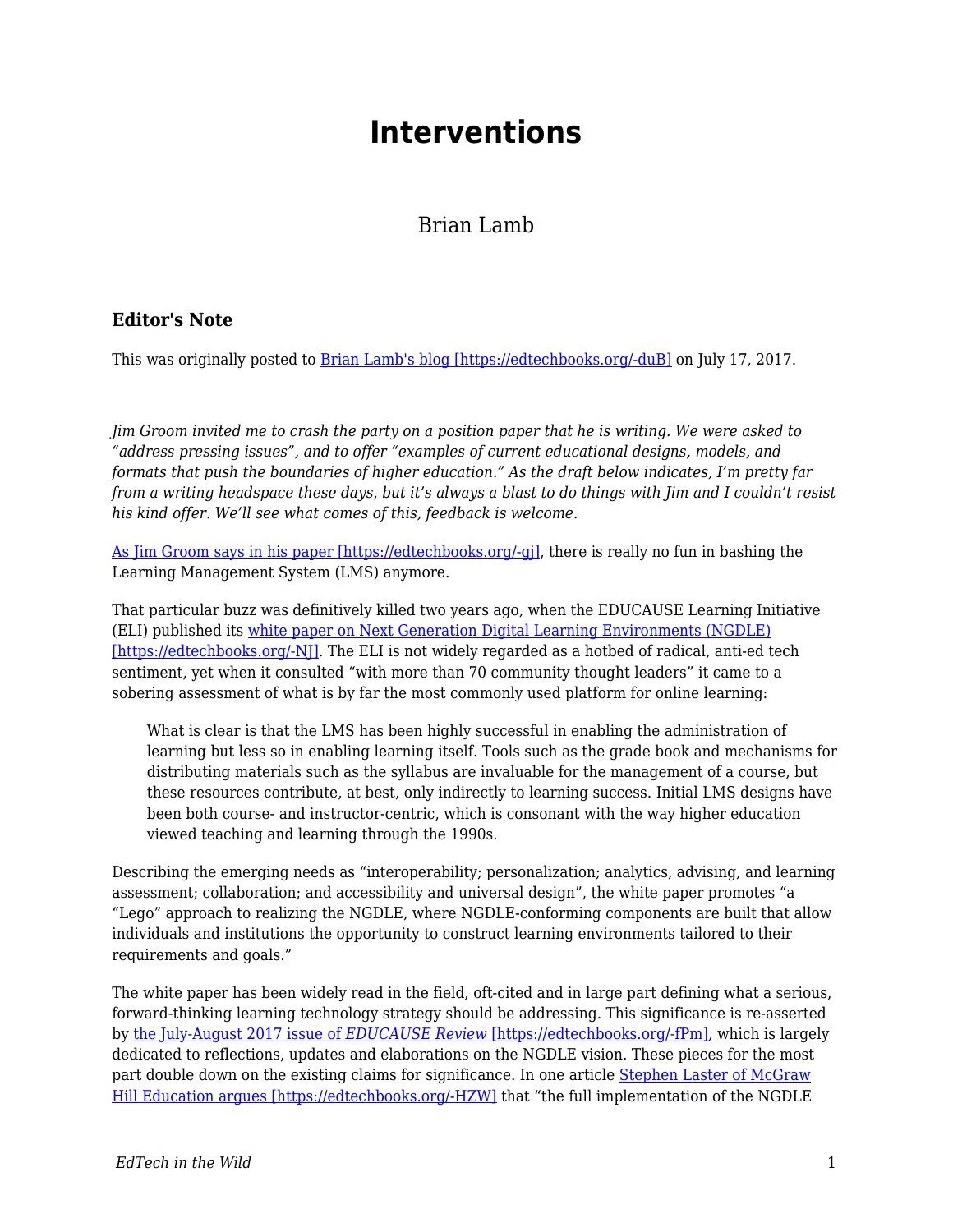framework not only will allow the edtech industry to cement the powerful role that technology can play in solving our efficiency and effectiveness issues but also will enable us to achieve an immensely positive impact on education at large."

The technological vision articulated by Laster is no less bold: "a seamless, open ecosystem that prioritizes flexibility over structure and in which institutions have the freedom to construct learning environments that are central to their mission."

It's foolish to argue against calls for enhanced interoperability amongst learning technologies that promote seamless open ecosystems and free us to do what we need to do. That said, interoperability is hardly a new concept. Such calls sound all too familiar to those of us who worked to realize the decades-old vision of "learning objects", which promised to develop standards to enhance "interoperability" of learning materials that would lead to adaptive, personalized learning experiences. These efforts [cited LEGO blocks as their metaphor \[https://edtechbooks.org/-ZMK\]](http://www.cjlt.ca/index.php/cjlt/article/view/26572/19754) as well.

While it is a lovely thing to dream of a generational leap in the capabilities of our learning environments, of optimized bespoke toolset ecosystems interconnected seamlessly by APIs, it's difficult to envision the transformation described in these manifestos being implemented by the average institution, where most ed tech units have been hollowed out by more than a decade of outsourcing and austerity. Yes, there are elite institutions that can still afford to employ teams of developers, pay the vendor licenses and hire the consultants and contractors to make NGDLE-type learning environments happen. But those options seem remote, bordering on incomprehensible to those of us struggling to keep software and materials up to date, to build relationships with our communities, to provide the support our students and instructors need to get through the next semester.

As the Director of a "Learning Technology and Innovation" team, I feel obliged to align our efforts with best practices in the field, and to position us to take advantage of future developments. But so far I have seen little in NGDLE discourse that gives me a sense of what concrete steps I can take to position us for the next wave. ELI Director Malcolm Brown, a co-author of the 2015 white paper, hails the ["Zen-like emptiness" \[https://edtechbooks.org/-XpW\]](http://er.educause.edu/articles/2017/7/the-ngdle-we-are-the-architects) of the NGDLE, and its non-prescriptive nature: NGDLE "makes no recommendation on vendor vs. local applications or on commercial vs. open."

It's not easy to articulate a vision for "what comes next", and given the amount of half-baked speculation I've spewed out over the years I am in no position to criticize. But the promise of NGDLE remains fuzzy and inchoate to most of us, a dream of algorithmic secret sauce that will rescue us in the near future if we trust in the industry to provide.

In the same issue of *EDUCAUSE Review*, [Chris Gilliard offers a welcome counterpoint](http://er.educause.edu/articles/2017/7/pedagogy-and-the-logic-of-platforms) [\[https://edtechbooks.org/-fIR\]](http://er.educause.edu/articles/2017/7/pedagogy-and-the-logic-of-platforms) to these happy technodreams, and also identifies a more pervasive danger of blind faith in what the digital future may hold if we simply accept things as they are.

I call the web "broken" because its primary architecture is based on what Harvard Business School Professor Shoshana Zuboff calls "surveillance capitalism," a "form of information capitalism [that] aims to predict and modify human behavior as a means to produce revenue and market control."2 Web2.0—the web of platforms, personalization, clickbait, and filter bubbles—is the only web most students know. That web exists by extracting individuals' data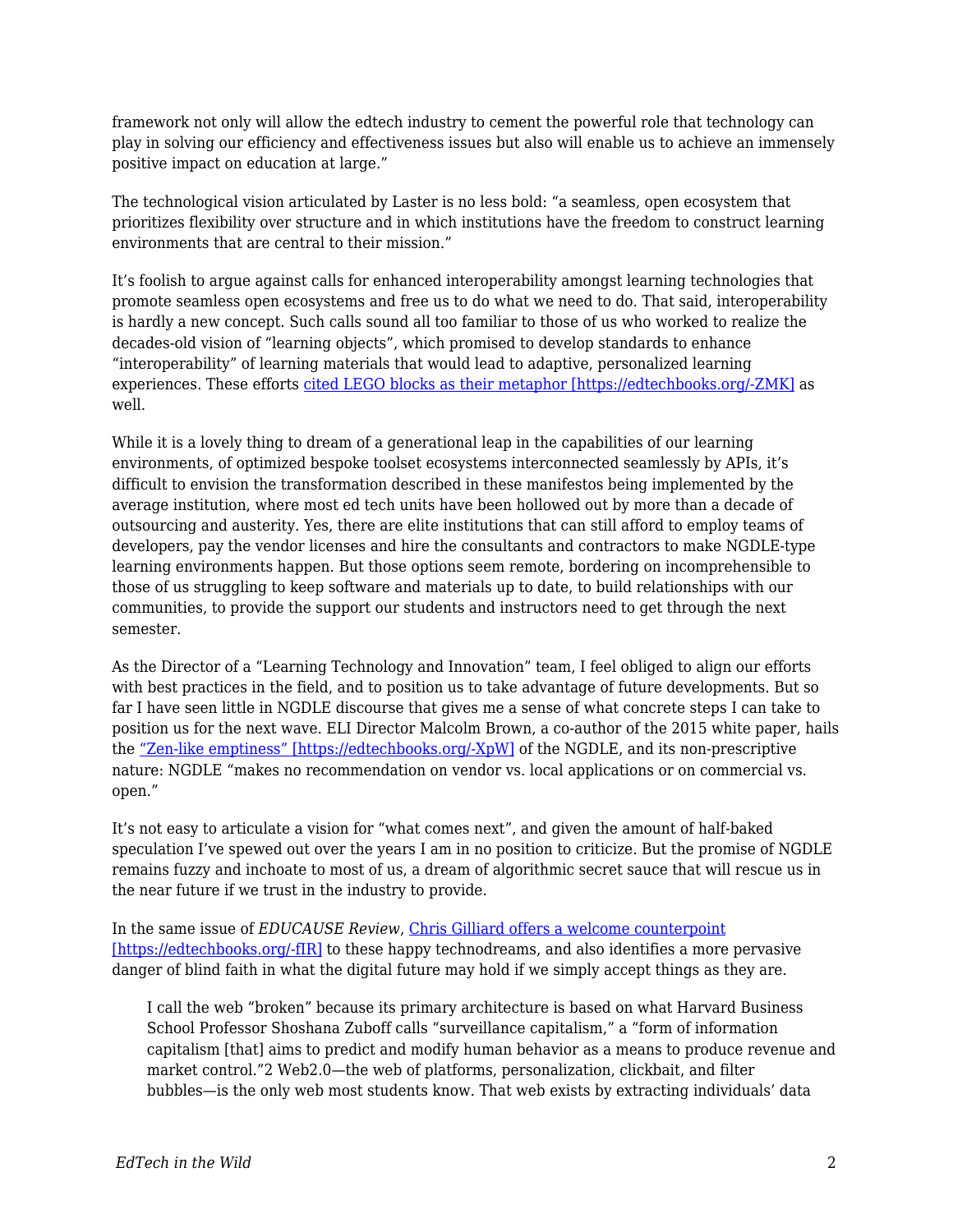through persistent surveillance, data mining, tracking, and browser fingerprinting and then seeking new and "innovative" ways to monetize that data. As platforms and advertisers seek to perfect these strategies, colleges and universities rush to mimic those strategies in order to improve retention.

…a web based on surveillance, personalization, and monetization works perfectly well for particular constituencies, but it doesn't work quite as well for persons of color, lower-income students, and people who have been walled off from information or opportunities because of the ways they are categorized according to opaque algorithms.

Gilliard moves the case that seemingly value-neutral or even liberatory technologies embed values that in fact reinforce injustice. [Tressie McMillan Cottom calls it \[https://edtechbooks.org/-AXI\]](https://tressiemc.com/uncategorized/credit-scores-life-chances-and-algorithms/) ["the](http://academic.udayton.edu/RichardGhere/POL%20307/weber.htm) [iron cage \[https://edtechbooks.org/-Zoa\]](http://academic.udayton.edu/RichardGhere/POL%20307/weber.htm) in binary code. Not only is our social life rationalized in ways even Weber could not have imagined but it is also coded into systems in ways difficult to resist, legislate or exert political power."

Critics such as Gilliard, Cottom, Audrey Watters articulate a wider sense that the web has not only failed to achieve the breathless utopian ideals of a space in which traditional power relationships would be challenged, it is increasingly a mechanism for power to exert itself in ways that were unimaginable until recently. Higher education seems resigned to accepting the fundamental logic of surveillance capitalism as it stands, without asserting competing values or working to address its ill effects.

But if the implementation of NGDLE seems beyond the scope of action for most educational technologists, how can we begin to address such deeply-rooted and disturbing realities while clinging to the promise of digital and networked tools to enhance learning?

At the #OER17 conference in London, Kate Green, Markus Deimann and Christian Friedrich cofacilitated the Workshop ["Towards Openness: Safety in Open Online Learning?"](https://towards-openness.org/conference-workshops/oer17/) [\[https://edtechbooks.org/-Lw\]](https://towards-openness.org/conference-workshops/oer17/) The core activity of this workshop was to invite participants to construct "interventions", such as a "prototype, class, tool, process or even a recommendation" that would confront the darker realities that we face. [\(Jim and I were part of a group](http://bavatuesdays.com/towards-open-counter-data-surveillance/) [\[https://edtechbooks.org/-fsY\]](http://bavatuesdays.com/towards-open-counter-data-surveillance/) that participated.)

In other words, the facilitators challenged us to think of some action to uncover, to challenge or to address the dark complexities of open online learning today. To come up with something that we ourselves might be able to accomplish. That strikes me as a very fruitful thing to do. Which leads me to ask… What are some examples of contemporary practice in learning technology that constitute such interventions? Before wrapping up, I'd like to point at some work that makes me feel more hopeful.

In the course of her work exploring ["critical digital pedagogy in troubled political times"](http://redpincushion.us/blog/i-cant-categorize-this/it-should-be-necessary-to-start-critical-digital-pedagogy-in-troubled-political-times/) [\[https://edtechbooks.org/-GwA\],](http://redpincushion.us/blog/i-cant-categorize-this/it-should-be-necessary-to-start-critical-digital-pedagogy-in-troubled-political-times/) Amy Collier has presented the challenge to educators to construct and protect ["digital sanctuary" \[https://edtechbooks.org/-wHM\]](http://digitallearning.middcreate.net/critical-digital-pedagogy/exploring-digital-sanctuary/) in their practice. Collier states that a "digital sanctuary initiative questions the role our technological systems play in students' safety and looks for ways to minimize risks to students associated with those technological encounters." She offers a number of practical guidelines for the handling of student data, such as to "closely examine and rethink student tracking protocols", and asks "could we build an inventory of all of the digital tools that collect data and then surface that information to students as part of curriculum?"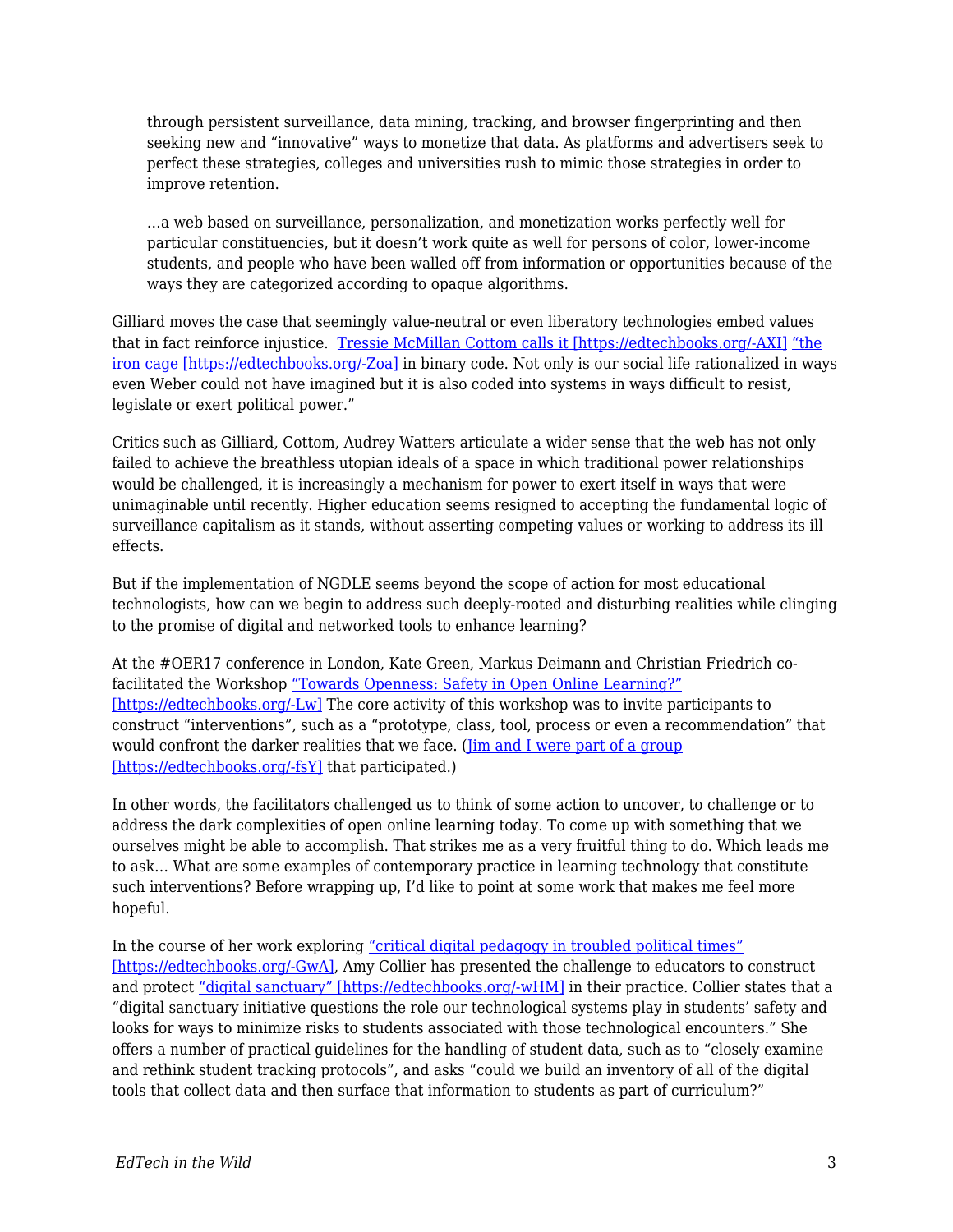Collier also suggests "using data literacy as a teaching opportunity", which brings to mind a significant set of recent interventions from Michael Caulfield. In response to the wave of attention paid to "fake news", Caulfield has been regularly posting responses to the present unreality that are grounded in learning technology. Some of these are abstract (his frequent and longstanding criticisms of ["the stream" \[https://edtechbooks.org/-to\]](https://hapgood.us/2017/02/13/web-literacy-for-student-fact-checkers-is-out/) as an inadequate frame for constructing knowledge), others are practical and easy to adopt (such as exercises promoting the [use of reverse](https://hapgood.us/2017/04/12/todays-reverse-image-challenge/) [image search \[https://edtechbooks.org/-rCN\]](https://hapgood.us/2017/04/12/todays-reverse-image-challenge/) to determine the provenance of online memes). He has collected them into an open textbook *[Web Literacy for Student Fact Checkers](https://webliteracy.pressbooks.com/)* [\[https://edtechbooks.org/-vE\]](https://webliteracy.pressbooks.com/), and if we were looking for immediate, concrete steps to move the needle it seems like these techniques and principles could be applied across all disciplines. As [Caulfield argues \[https://edtechbooks.org/-Fi\]](https://webliteracy.pressbooks.com/chapter/chapter-1/), "the web is both the largest propaganda machine ever created and the most amazing fact-checking tool ever invented. But if we haven't taught our students those capabilities is it any surprise that propaganda is winning?"

We need to do so much more, but I could point to a couple of interventions at my home institution, Thompson Rivers University. During a research fellowship at TRU, [Alan Levine built a number of](http://cogdogblog.com/?s=splot) [tools \[http://cogdogblog.com/?s=splot\]](http://cogdogblog.com/?s=splot) that were dedicated to the notion of making it easier to share materials and learning on the open web while also not requiring any personal data from the contributors (such as user accounts). These tools can be used for simple [writing spaces](http://splot.ca/splots/tru-writer/) [\[https://edtechbooks.org/-VyM\]](http://splot.ca/splots/tru-writer/), or collecting [images \[https://edtechbooks.org/-jHK\]](http://splot.ca/splots/tru-collector/) or [sounds](http://splot.ca/splots/tru-sounder/) [\[https://edtechbooks.org/-xGC\].](http://splot.ca/splots/tru-sounder/) The concept is captured by the as-yet undefined yet undeniably brilliant acronym of **SPLOT** [http://splot.ca/] (which stands for something like Simplest Possible Learning Online Tool… or something). Whether or not one wishes to adopt the specific SPLOT tools, one wonders what might result if more of us worked to build pieces that were tightly focused on simple experiences, and that resisted the trend to build learning on the accretions of personal data.

TRU Professor of Law Katie Sykes has [used SPLOTs in some of her courses \[http://l21c.trubox.ca/\],](http://l21c.trubox.ca/) but her most impactful learning technology activity was built on top of a vendor platform. In her course ["Designing Legal Expert Systems: Apps for Access to Justice" \[https://edtechbooks.org/-KtT\],](https://inside.tru.ca/2017/04/20/law-students-compete-in-battle-of-the-apps/) Sykes had her students build real, functioning apps for non-profit organizations, such as [RISE](https://womenslegalcentre.ca/) [Women's Legal Centre \[https://womenslegalcentre.ca/\],](https://womenslegalcentre.ca/) [Animal Justice Canada](http://www.animaljustice.ca/) [\[http://www.animaljustice.ca/\]](http://www.animaljustice.ca/) and th[e BC SPCA \[https://edtechbooks.org/-cp\]](http://www.spca.bc.ca/?referrer=http://spca.bc.ca/?referrer=https://www.google.ca/). Students in this course get valuable and demonstrable experience and skills training, and far from going through the motions of "disposable assignments" instead engage in needed work. As Sykes notes, the mission is "to facilitate broader access to justice for all."

I can't resist quoting Mike Caulfield's take on Katie Sykes's work, from [a recent keynote that he gave](https://docs.google.com/document/d/1pZS0VmvYjbkUfZBTlhjmBIK1xvypPmNLxjtJz4pPM2k/edit) [\[https://edtechbooks.org/-ckR\]:](https://docs.google.com/document/d/1pZS0VmvYjbkUfZBTlhjmBIK1xvypPmNLxjtJz4pPM2k/edit)

Students walk away from this class having actually made a tangible difference in the world. This is a class that quite literally  $-$  literally!  $-$  saves puppies. Puppies! And the benefits go beyond that. Students are working with non-profit partners on this stuff and making connections that will help them get into that 60% of students that find a job as a lawyer. They are learning what law looks like in the real world, and how lawyers might collaborate with others. They are learning how to break down tricky law problems, while their colleagues are studying textbooks. And I can't say this enough. They are literally saving puppies. How can you argue with that?

In my two decades working in this field, some things seem destined to repeat themselves over and over. Some things feel like they have not changed at all. But surveying the current landscape, it's